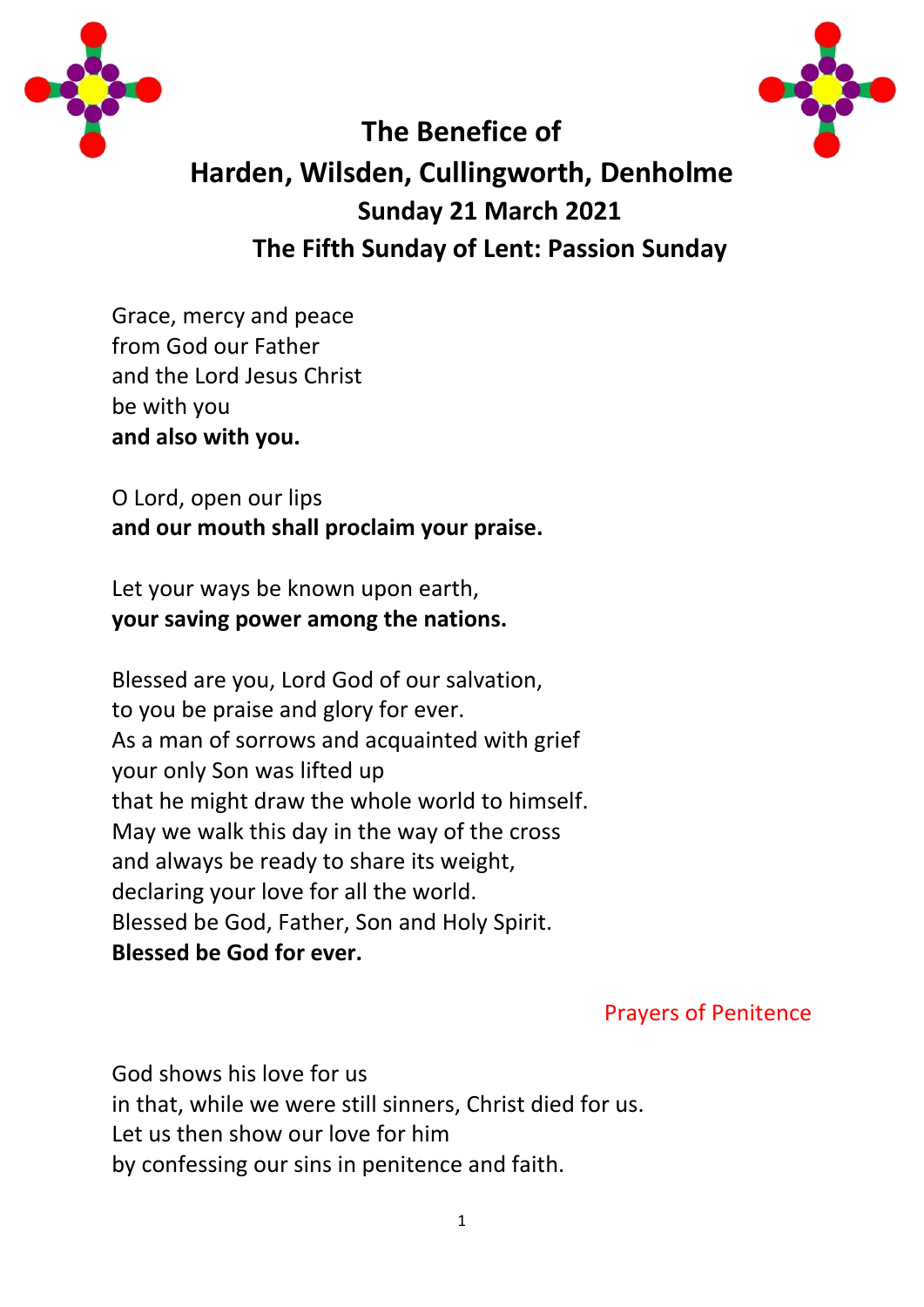**Lord God, we have sinned against you; we have done evil in your sight. We are sorry and repent. Have mercy on us according to your love. Wash away our wrongdoing and cleanse us from our sin. Renew a right spirit within us and restore us to the joy of your salvation, through Jesus Christ our Lord. Amen.**

May the God of love Bring us back to himself, Forgive us our sins And assure us of his eternal love In Jesus Christ our Lord. **Amen.**

The Collect

Most merciful God, who by the death and resurrection of your Son Jesus Christ delivered and saved the world: grant that by faith in him who suffered on the cross we may triumph in the power of his victory; through Jesus Christ your Son our Lord, who is alive and reigns with you, in the unity of the Holy Spirit, one God, now and for ever. **Amen.**

#### First Reading: **Jeremiah 31: 31-34**

The days are surely coming, says the LORD, when I will make a new covenant with the house of Israel and the house of Judah. It will not be like the covenant that I made with their ancestors when I took them by the hand to bring them out of the land of Egypt—a covenant that they broke, though I was their husband, says the LORD. But this is the covenant that I will make with the house of Israel after those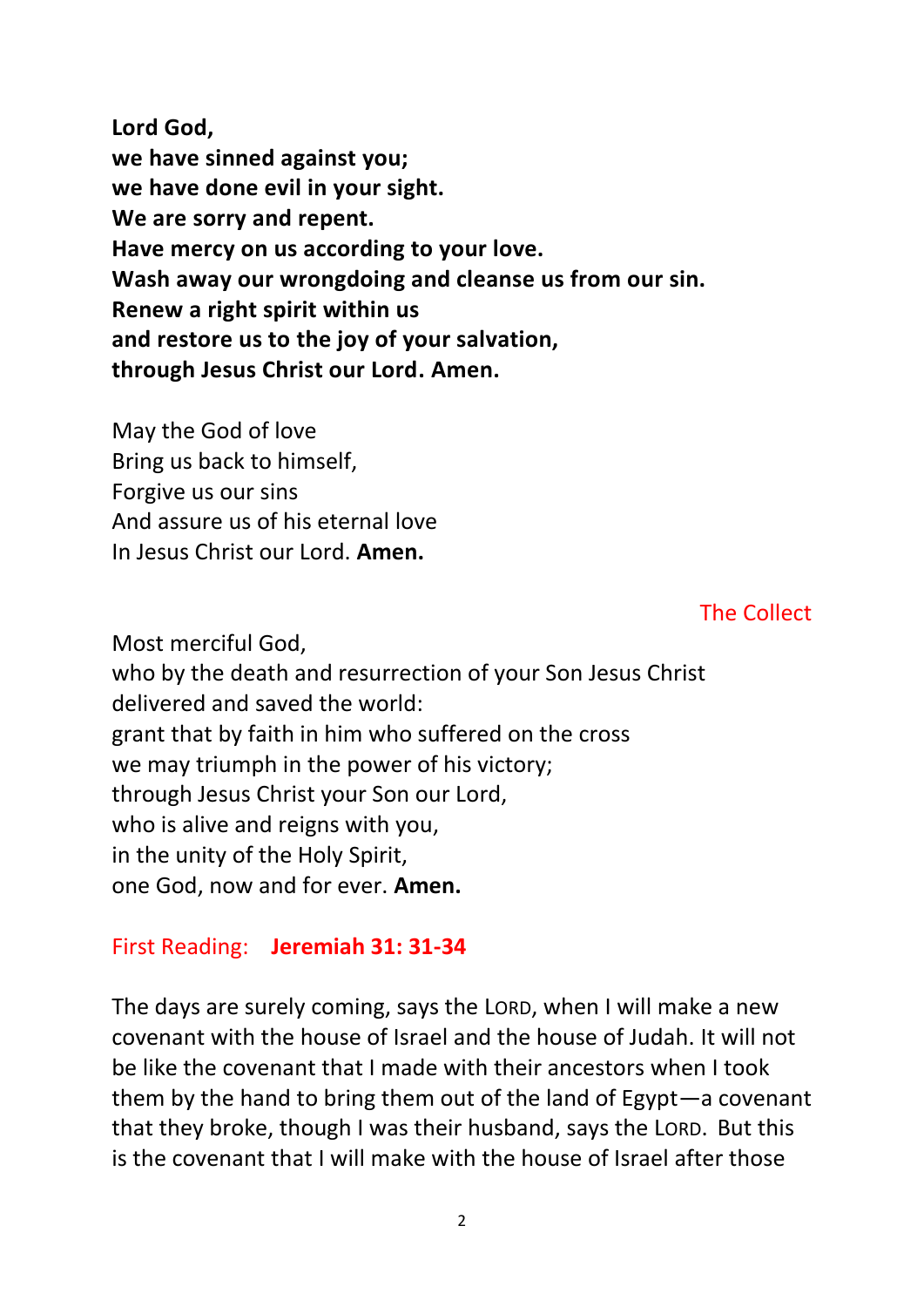days, says the LORD: I will put my law within them, and I will write it on their hearts; and I will be their God, and they shall be my people. No longer shall they teach one another, or say to each other, "Know the LORD," for they shall all know me, from the least of them to the greatest, says the LORD; for I will forgive their iniquity, and remember their sin no more.

This is the word of the Lord. **Thanks be to God**

# Second Reading: **Hebrews 5: 5-10**

So also Christ did not glorify himself in becoming a high priest, but was appointed by the one who said to him,

"You are my Son, today I have begotten you";

as he says also in another place,

"You are a priest forever, according to the order of Melchizedek."

In the days of his flesh, Jesus offered up prayers and supplications, with loud cries and tears, to the one who was able to save him from death, and he was heard because of his reverent submission. Although he was a Son, he learned obedience through what he suffered; and having been made perfect, he became the source of eternal salvation for all who obey him, having been designated by God a high priest according to the order of Melchizedek.

This is the word of the Lord **Thanks be to God.**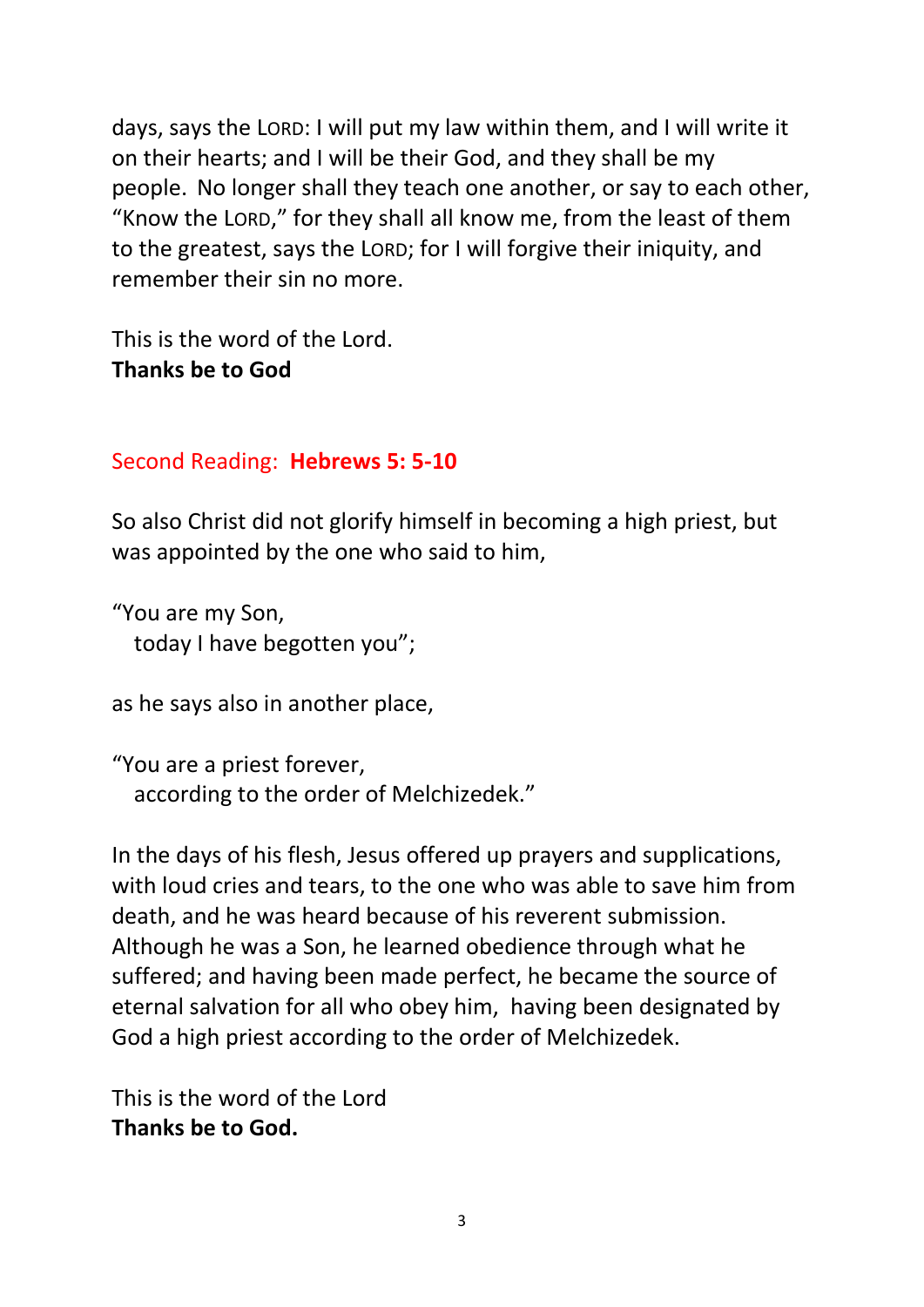# Reflection from Janice

I was revisiting a commentary the other day, one from several years ago, and it was called "Living in interesting times". Well, nothing new there then! The saying "May you live in interesting times" is said to be a Chinese curse but this is unlikely. Whatever the origins, it is clear that Jeremiah lived in interesting times.

He confronted people with their sins: kings, false prophets, those at the temple and those at the gates but a lack of response made him wonder if he was doing any good at all. Sometimes, today, a person can be described as a Jeremiah "a person who is pessimistic about the present and foresees a calamitous future". However, the book isn't all about gloom and the passage we look at today brings hope of restoration. I am told that it is the only specific Old Testament reference to the new covenant, a new beginning, a new relationship, a new life.

So, what's different? If the people couldn't keep the old, will they be able to keep the new? In one way, God's law doesn't change. His word remains constant. It's the way the people receive and relate to the word that's going to be different and it's going to be the exact same people who had so frequently broken their relationship with God. The new covenant will not be on mere tablets of stone but there will also be an inner motivation of the mind and heart. Even when God's people are faithless he will remain faithful. God will not only forgive but he will restore.

In Jeremiah we meet the God whose door is always open, the God who is always more ready to forgive than to punish, the God who is always ready to offer a better future to those who choose him again. In Jesus we have a permanent priest but one who suffered and shares our weaknesses and trials. The author of the passage in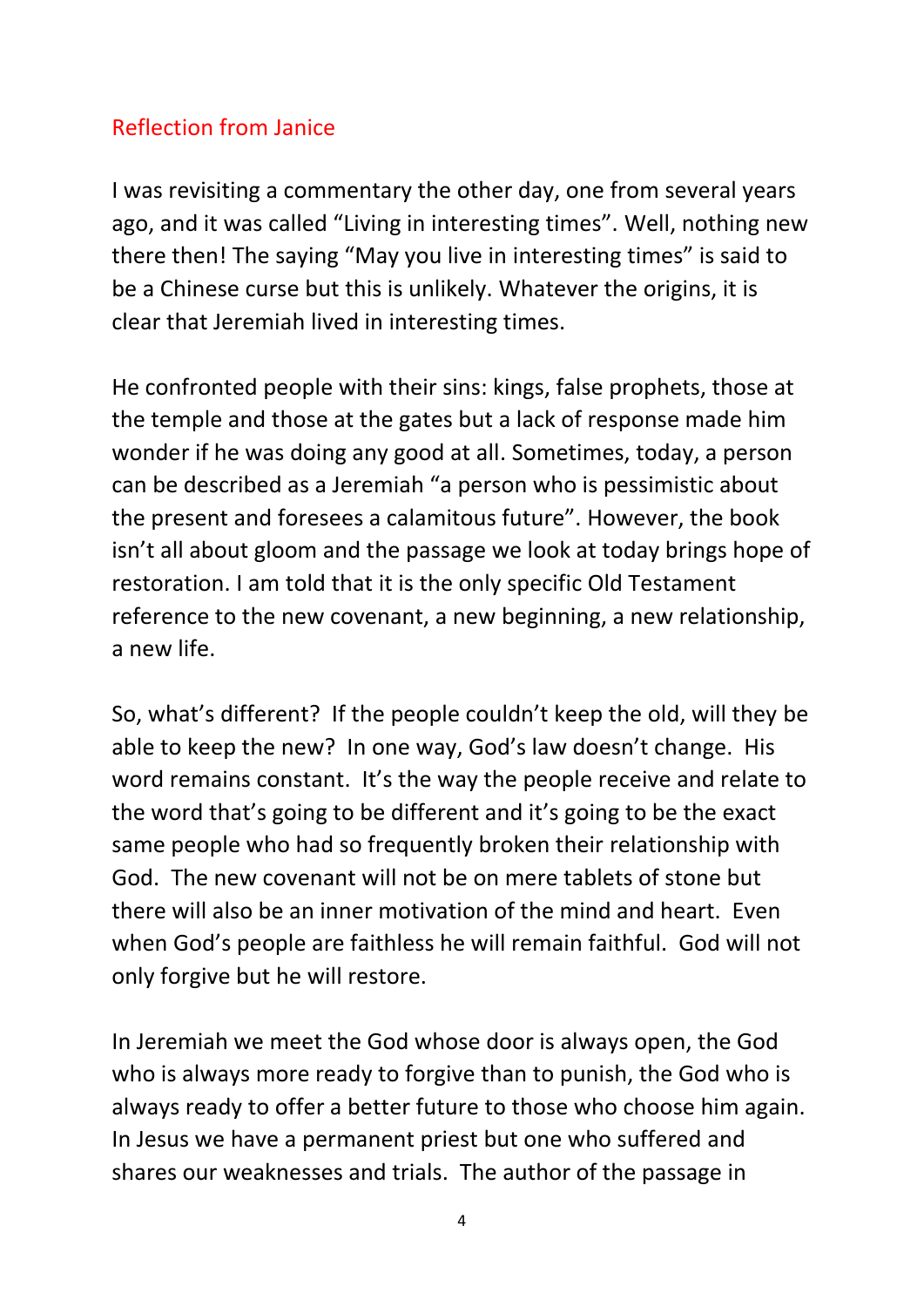Hebrews is no doubt thinking of Jesus in the Garden of Gethsemane facing crucifixion. I find it difficult to compare the struggles that Jesus encountered there with our own but, when in the midst of our own trials and temptations, we need to recall that Jesus too had his own weaknesses and struggles.

As we approach Holy Week, let us look to the Cross and call out in faith, offering our own failings to God in the sure and certain hope of that resurrection glory.

### Affirmation of faith

Let us affirm our faith **We believe in God the Father, from whom every family in heaven and on earth is named. We believe in God the Son, who lives in our hearts through faith, and fills us with his love. We believe in God the Holy Spirit, who strengthens us with power from on high. We believe in one God; Father, Son and Holy Spirit. Amen.**

# Prayers of Intercessions by Robert Priestley

Heavenly Father, we give you thanks and praise for everything you have done and continue to do for us. We thank you for the life of your son Jesus Christ, whom you sent to live amongst us, to teach us, to love us and to set us a wonderful example of life. Help us to learn more about you and work out how we can serve you better. Lord God, this morning we bring to you our concerns in prayer. We pray for the world-wide church and especially for Christians in countries where they face discrimination and oppression. May they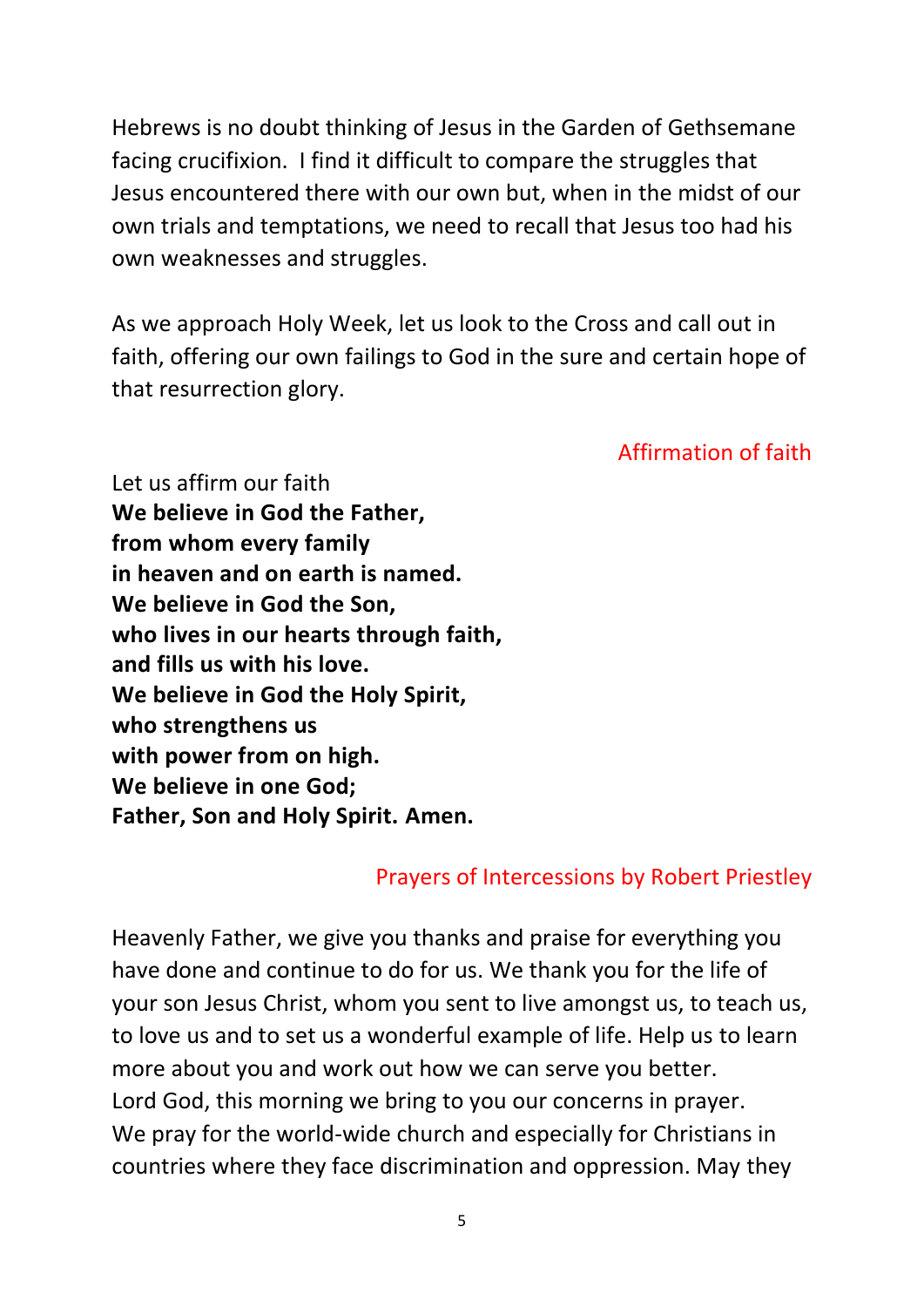feel the strength and comfort of your loving arms .Thank you Lord for helping and supporting us all through this pandemic inspiring us to find new ways of worship, despite not being able to meet up traditionally in our church buildings. We look forward to returning to those places to meet together once more in your name but also keeping in mind the new ways of worship that we have become used to over the last twelve months.

We thank you Lord, for our local church leaders and our ministry team here who have offered us new ideas , new ways of keeping in touch, and continued the caring work inspired by you. Lord in your mercy: **Hear our prayer.**

We pray for our world leaders, for those who hold authority and affect the lives of so many others. There are countless places around the world but we especially think about Yemen, Myanmar, China and Hong Kong where unrest continues. We pray for all governments, Prime Ministers, Heads of State and CEO's who have the heavy burdens of making huge decisions that affect the future and lives of so many people. Help them to make good and wise decisions so that they might take their countries and organisations forward at this very difficult time.

Lord in your mercy. **Hear our prayer.**

We remember also , the places in which we live, work and see our family and friends in this period when we are still restricted in our face to face social interaction, and we ask your blessing on our efforts to care for all in need. We thank you Lord, for the public bodies and charity organisations who continue to lead the way in all our localities. Strengthen their resolve Lord, so that they might carry on their amazing efforts, even though they may be fatigued by the last year of difficulties.

Lord in your mercy. **Hear our prayer.**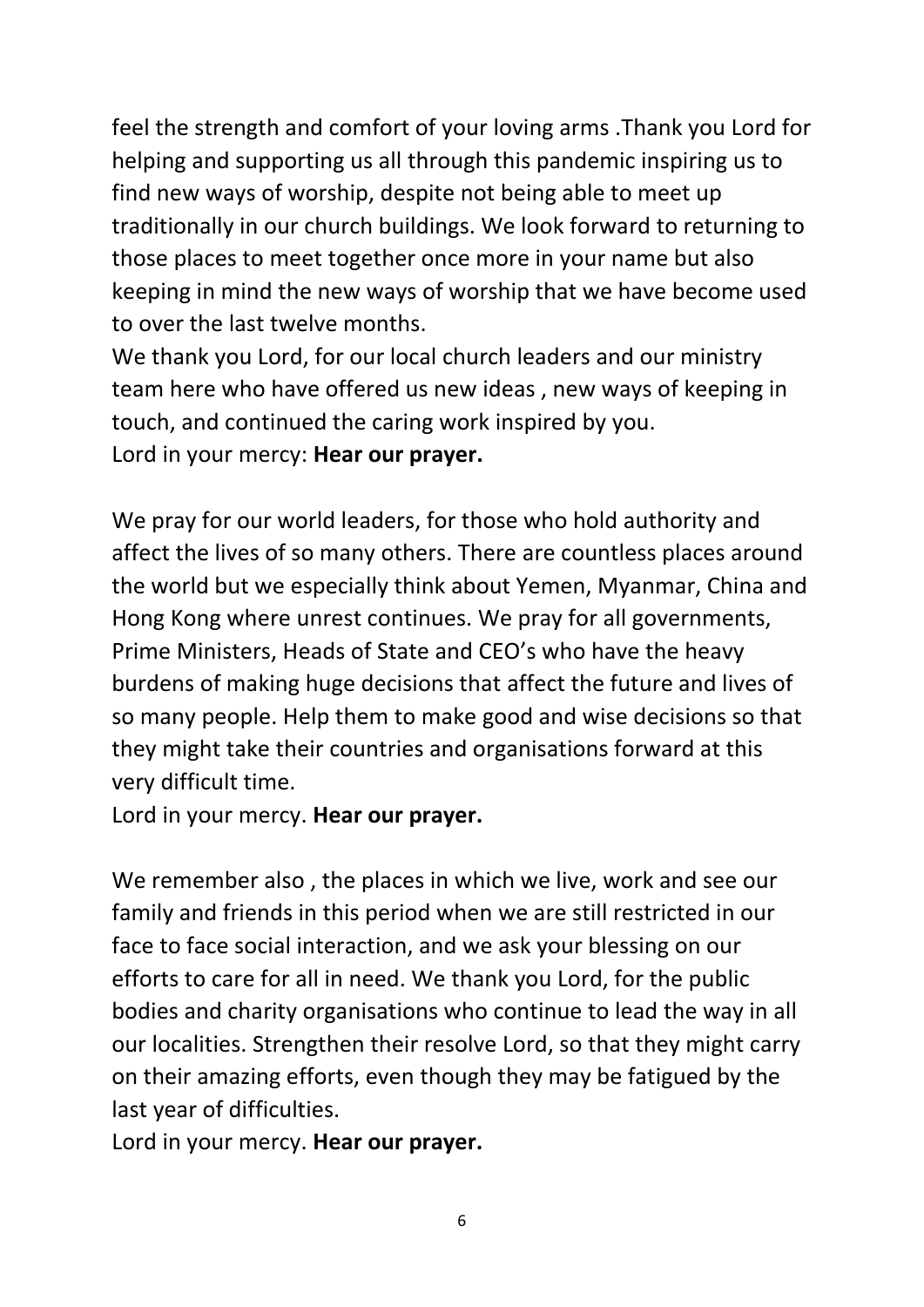Heavenly Father, we remember in our prayers all those who have been directly affected by the Covid pandemic. We offer prayers for all those who have tragically passed away, leaving people to mourn the deaths of family members, relatives and friends. We think about those who are in poor physical and mental health but we give thanks to all the people who look after them and care for them. And Lord, with the amazing progress being made with the vaccination programme, we pray for people who are having doubts about whether to accept it or not. Please be with them, Lord, and help them to have the confidence to come forward and protect themselves and all who live around them. Lord in your mercy. **Hear our prayer.**

And finally Lord we pray for ourselves. Whatever lies ahead, we know that you walk with us, and your support gives us loving hearts to carry on and do your work to the very best of our abilities. **Merciful Father. Accept these prayers for the sake of your Son our Saviour Jesus Christ. Amen.**

The Lord's Prayer

As our Saviour taught us, so we pray

**Our Father in heaven, hallowed be your name, your kingdom come, your will be done, on earth as in heaven. Give us today our daily bread. Forgive us our sins as we forgive those who sin against us, lead us not into temptation but deliver us from evil. For the kingdom, the power and the glory are yours now and for ever. Amen.**